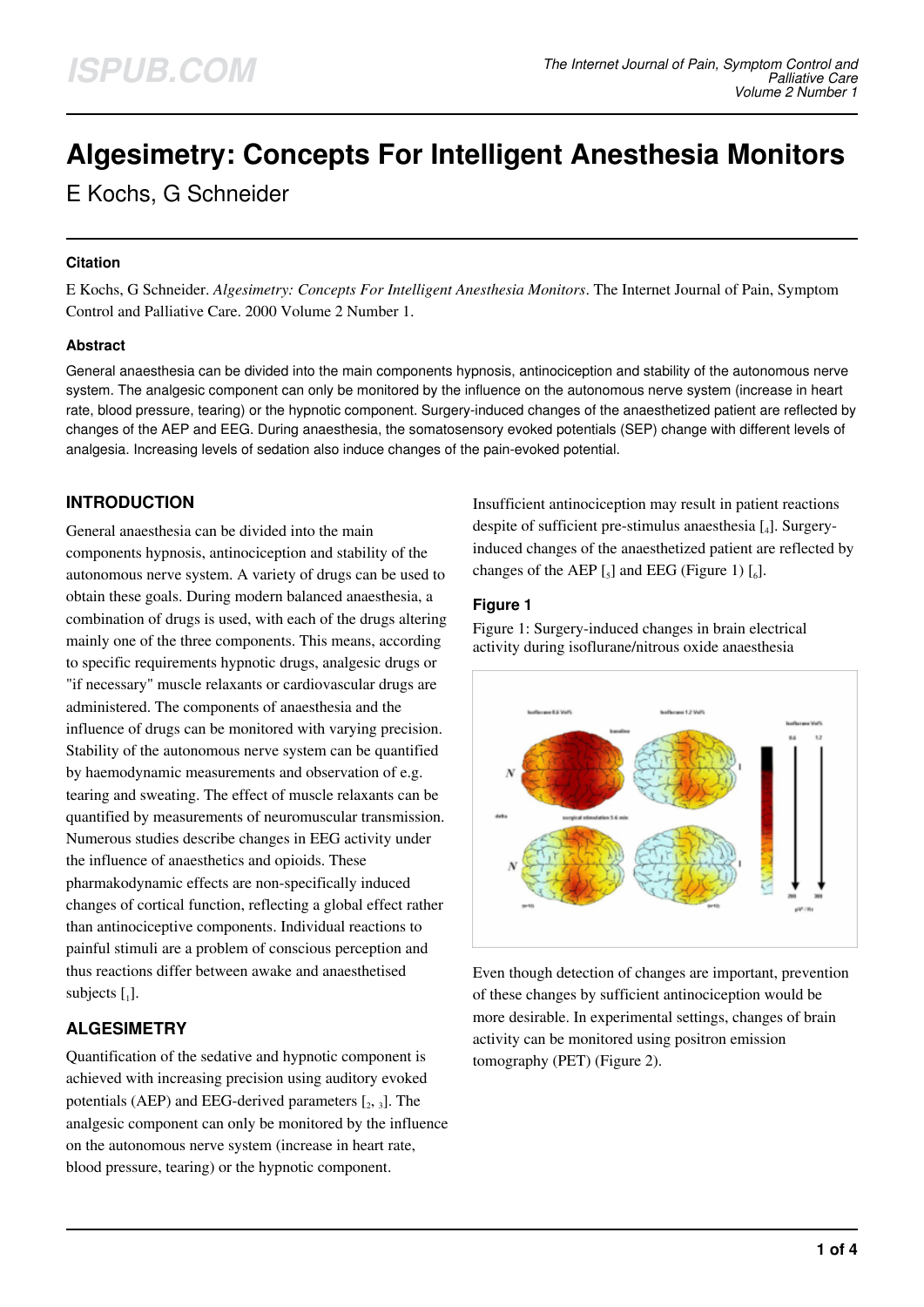#### **Figure 2**

Figure 2: Activated brain areas during pain stimulation and remifentanil analgesia and corresponding VAS-scores: In volunteers without remifentanil infusion (control) rCBF increased in response to painful stimulation. Successive reduction in pain-related activation was observed with increasing doses of remifentanil (thalamus, insula, Nc. lenticularis, anterior and posterior cingulate cortex (ACC, PCC)) but not in the insula which seems to be most resistent to the effects of remifentanil.



During anaesthesia, the somatosensory evoked potentials (SEP) change with different levels of analgesia  $\left[\right]$ . Under subanesthetic anaesthetic concentrations of ketamine these changes correlate with changes of pain perception whereas changes in the spontaneous EEG correlate with changes of the hypnotic level  $\left[\begin{smallmatrix}S\end{smallmatrix}\right]$ . In patients undergoing surgery under general anaesthesia, varying surgical stimulus intensity is reflected by changes of the SEP (Figure 3)  $\left[$ <sub>9</sub> $\right]$ .

## **Figure 3**

Figure 3: SEP and haemodynamic reactions during isoflurane/N2O anaesthesia: Baseline (BL), during positioning (PR), skin incision (S1), periostal stimulation (S2) and 10 min. following S2 (S3).



Electrical SEP stimulation, however, does not only activate pain-related C- and AΔ-fibers but also mixed sensory (AΔ-) fibers. I.e. electrical SEP do not reflect a pure pain reaction. As the evoked signal does not allow to differentiate between non-specific sensory activation and specific nociceptive response, exclusive activation of receptors of nociception is crucial (i.e. touch or pressure receptors should not be triggered simultaneously). Modification of the electrical stimulus by removing a small core of epidermis from the skin allows intradermal stimulation at the depth of pain receptor nerve endings  $\left[\begin{smallmatrix}1&0\end{smallmatrix}\right]$ . Still, exclusive stimulation of Cand Al- fibers can not be guaranteed. The stimulus applied should be quantifiable in terms of intensity and duration, easily applied, removed and repeated without causing tissue damage. Pure pain-stimuli for the measurement of evoked potentials can be induced by mechanical, chemical or heat stimuli. The application of chemically induced stimuli are not very precise in terms of timing, except for nasal application of  $CO2$   $\left[$ <sub>11</sub> $\right]$ . The application of precisely controllable laser-heat stimuli is a validated method with flexibility in application of the stimulus (localisation), precision in its timing (within milliseconds) and specificity of stimulation (exclusively nociceptive pathways - C and AΔ)  $\left[\begin{smallmatrix}1\\1\end{smallmatrix}\right]$ . Amplitude localisation of pain-evoked potentials is different from SEP, using electrical stimulation of the nerve  $\left[13\right]$ . First studies correlated pharmacodynamic profiles of analgesic drugs with pain-evoked potentials in awake and anaesthetised subjects  $[12, 14]$ . Differentiation between the analgesic and the hypnotic effect may not be achieved by laser-evoked potentials alone  $\begin{bmatrix} 15 \end{bmatrix}$ . In fibromyalgia patients, laser-evoked potentials as a measure of pain perception and auditory evoked potentials as a measure of sedation and hypnosis have been used simultaneously as a diagnostic tool  $\left[ \begin{array}{c} 16 \end{array} \right]$ . Increasing levels of sedation also induce changes of the pain-evoked potential  $\begin{bmatrix} 1 \\ 1 \end{bmatrix}$ . This may be a reflection of a decrease in pain perception induced by sedation  $\left[\begin{smallmatrix}18\end{smallmatrix}\right]$ . Further research will be necessary to evoke earlier components of the pain-induced potential, as these may reflect activity in the nociceptive system rather than the effect of conscious pain perception  $\begin{bmatrix} 1 & 0 \end{bmatrix}$ .

This knowledge must be obtained to fully understand perception of pain and possibly develop a monitoring tool for the antinociceptive component of anaesthesia.

This paper was presented at the 23rd Annual Meeting of the European Academy of Anaesthesiology (EAA): Molecular Biology, Ethics and the Future of Anaesthesia Research. August 30 - September 1, 2001, Graz, Austria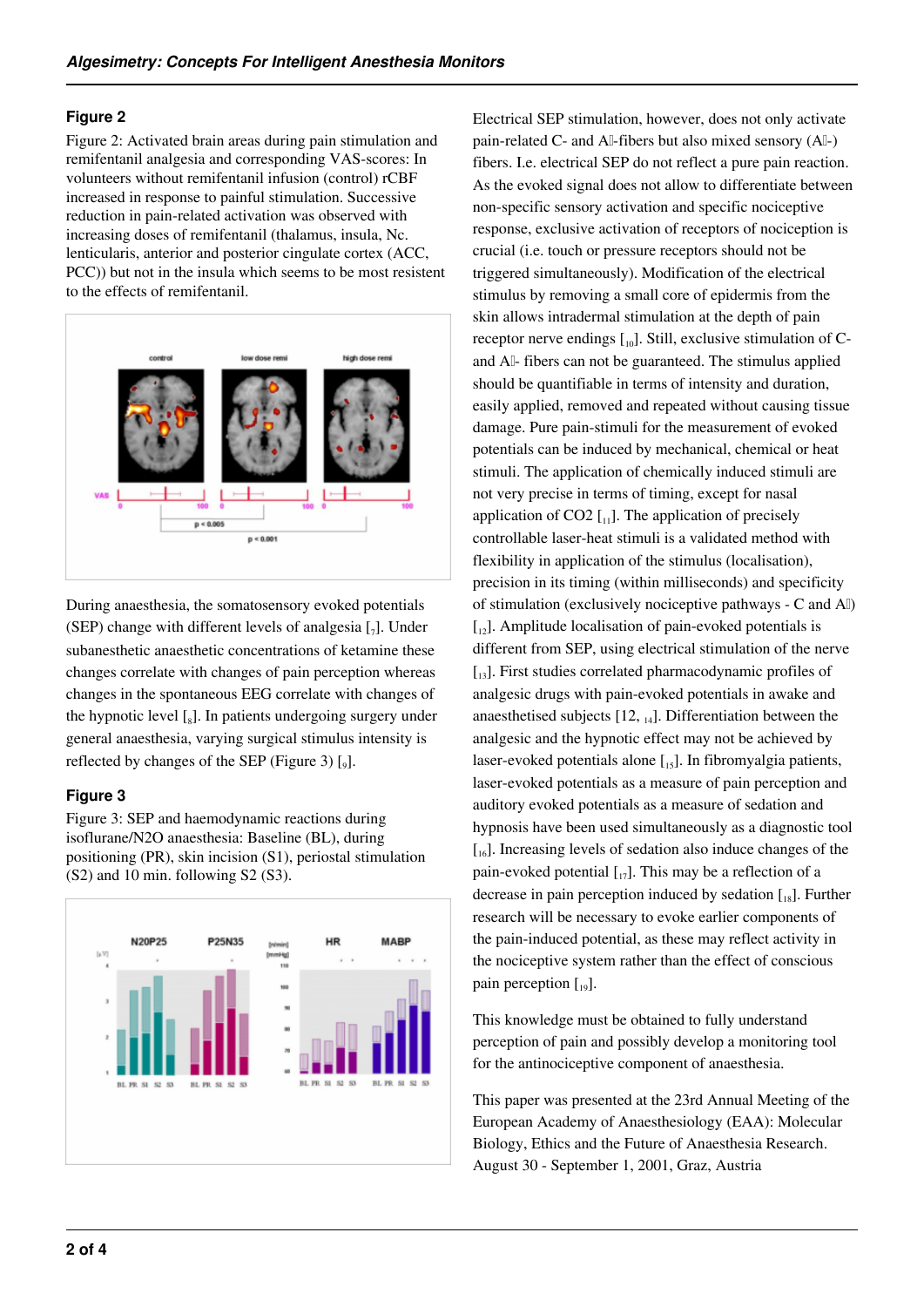# **CORRESPONDANCE:**

Eberhard Kochs, M.D., Ph.D. Director Department of Anesthesiology Klinikum rechts der Isar Technical University Munich Ismaninger Str. 22 D-81675 Munich Germany Tel.: +49 (0)89 4140-4291 Fax: +49 (0)89 4140-4886 E.F.Kochs@lrz.tum.de

#### **References**

1. Bromm, B., Das spontane und das reizevozierte EEG in der Narkose. Anasthesiologie, Intensivmedizin, Notfallmedizin, Schmerztherapie, 1992. 27(2): p. 76-83. 2. Kochs, E., Kann das EEG einen Beitrag zur Narkosetiefenbestimmung leisten? An?hesiologie, Intensivmedizin, Notfallmedizin, Schmerztherapie, 1994. 29(6): p. 319-21. 3. Schneider, G. and P.S. Sebel, Monitoring depth of

anaesthesia. European Journal of Anaesthesiology, 1997. 15(Suppl): p. 21-28.

4. Kochs, E., et al., Middle latency auditory evoked responses and electroencephalographic derived variables do not predict movement to noxious stimulation during 1 minimum alveolar anesthetic concentration

isoflurane/nitrous oxide anesthesia. Anesthesia & Analgesia, 1999. 88(6): p. 1412-7.

5. Thornton, C., et al., Effect of surgical stimulation on the auditory evoked response. British Journal of Anaesthesia, 1988. 60(4): p. 372-8.

6. Kochs, E., et al., Surgical stimulation induces changes in brain electrical activity during isoflurane/nitrous oxide anesthesia. A topographic electroencephalographic analysis. Anesthesiology, 1994. 80(5): p. 1026-34.

7. Kochs, E., et al., Modulation of pain-related somatosensory evoked potentials by general anesthesia. Anesthesia & Analgesia, 1990. 71(3): p. 225-30.

8. Kochs, E., et al., Analgesic efficacy of low-dose ketamine. Somatosensory-evoked responses in relation to subjective pain ratings. Anesthesiology, 1996. 85(2): p. 304-14. 9. Rundshagen, I., E. Kochs, and J. Schulte am Esch,

Surgical stimulation increases median nerve somatosensory

evoked responses during isoflurane-nitrous oxide anaesthesia. British Journal of Anaesthesia, 1995. 75(5): p. 598-602.

10. Bromm, B. and W. Meier, The intracutaneous stimulus: a new pain model for algesimetric studies. Methods & Findings in Experimental Clinical Pharmacology, 1984. 6(7): p. 405-10.

11. Hummel, T., et al., Chemo-somatosensory event-related potentials in response to repetitive painful chemical stimulation of the nasal mucosa. Electroencephalography & Clinical Neurophysiology, 1994. 92(5): p. 426-32. 12. Bromm, B. and R.D. Treede, Laser-evoked cerebral

potentials in the assessment of cutaneous pain sensitivity in normal subjects and patients. Revue Neurologique, 1991. 147(10): p. 625-43.

13. Kany, C. and R.D. Treede, Median and tibial nerve somatosensory evoked potentials: middle-latency components from the vicinty of the secondary cortex in humans. Electroencephalography & Clinical Neurophysiology, 1997. 104(5): p. 402-10.

14. Handwerker, H.O. and G. Kobal, Psychophysiology of experimentally induced pain. Physiological Reviews, 1993. 73(3): p. 639-71.

15. Roth, D., et al., Analgesic effect in humans of subanaesthetic isoflurane concentrations evaluated by evoked potentials. British Journal of Anaesthesia, 1996. 76(1): p. 38-42.

16. Lorenz, J., Hyperalgesia or hypervigilance? An evoked potential approach to the study of fibromyalgia syndrome. Z Rheumatol, 1998. 57(Suppl 2): p. 19-22.

17. Petersen-Felix, S., et al., Psychophysical and electrophysiological responses to experimental pain may be influenced by sedation: comparison of the effects of a hypnotic (propofol) and an analgesic (alfentanil). British Journal of Anaesthesia, 1996. 77(2): p. 165-71.

18. Zacny, J.P., et al., Propofol at conscious sedation doses produces mild analgesia to cold pressor-induced pain in healthy volunteers. Journal of Clinical Anesthesia, 1996. 8(6): p. 469-74.

19. Zaslansky, R., et al., Pain-evoked potentials: what do they really measure? Electroencephalography & Clinical Neurophysiology, 1996. 100(5): p. 384-91.